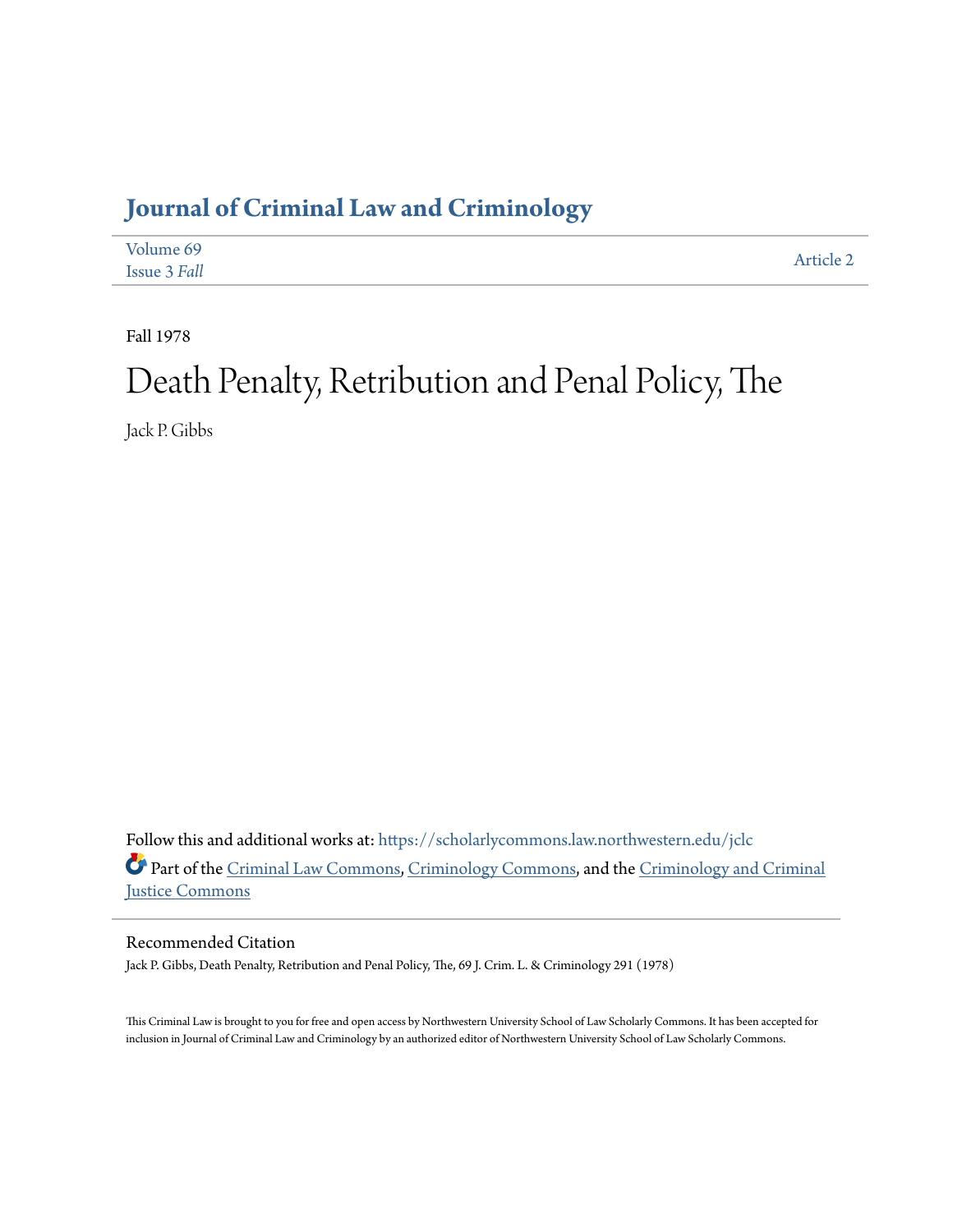# **THE DEATH PENALTY, RETRIBUTION AND PENAL POLICY**

# JACK P. GIBBS\*

No special training in psychology is required to infer that Supreme Court Justices have agonized a great deal over the death penalty in recent years. They are badly split on the issue, and it would be difficult to exaggerate the importance of the rationale that some of the Justices have offered for not rejecting capital punishment as unconstitutional.1 The rationale is not a belief in the deterrent efficacy of capital punishment. To the contrary, there is appreciable consensus among the Justices that evidence of deterrence is far too inconclusive to justify the death penalty. Yet, some of the Justices are willing to entertain a distinctly different argument-that retribution is a sufficient justification for legal executions-and the retributive doctrine is currently receiving support from numerous prominent scholars.<sup>2</sup>

### RESURRECTION WITHOUT **A** CORPSE

Although the seeming resurrection of the retributive doctrine at the highest judicial level may appear to be the ultimate manifestation of the national clamor for "law and order," that interpretation is a gross oversimplification. For one thing, a resurrection requires a corpse, and the retributive doctrine was never truly buried in the cemetery of ideas. To **be** sure, a host of critics have condemned retribution as barbaric, thereby creating the impression that the doctrine is an anachronism.<sup>3</sup> That is all the more the case because prominent critics of the retributive doctrine have been truly educated individuals. Hence, the tacit suggestion is that the doctrine was invented and is now perpetuated by "rednecks." Yet two great names in the history of philosophy, Hegel and Kant, were uncompromising retributivists.4 For that matter,

\* Professor of Sociology, Vanderbilt University.

*'See, e.g.,* Gregg v. Georgia, 428 U.S. 153 (1976) (plurality and concurring opinions); Furman v. Georgia, 408 U.S. **238** (1972). *2 See, e.g.,* **G. NEWMAN,** THE PUNISHMENT RESPONSE

**(1978);** E. VAN **DEN** HAAG, PUNISHING CRIMINALS: **CON-CERNING A** VERY OLD **AND PAINFUL** QUESTION (1975);

A. VON HIRSCH, DOING JUSTICE (1976). *<sup>3</sup>Seegenerally* K. MENNINGER, THE CRIME OF PUNISH-**MENT 190 (1968).** *<sup>4</sup> See* **G. HEGEL,** PHILOSOPHY OF RIGHT (T. Knox

trans. **1952)** and I. *KAmr,* THE PHILOSOPHY OF LAW (W. Hastie trans. 1887).

philosophers did not succumb to the anti-punitive orientation that swept the social and behavioral. sciences between 1938 and 1968,<sup>5</sup> and thus one finds the staunchest defenders of the retributive doctrine among contemporary philosophers.<sup>6</sup> Needless to say, whatever their moral or intellectual defects may be, those philosophers are hardly rednecks.

Returning to the main argument, if Supreme Court Justices have come to a reconsideration of retribution, the impetus was not their sensitivity to public opinion but, rather, their doubts about deterrence and recognition that the idea of rehabilitating criminals has fallen into disrepute. To be sure, even now there is no truly conclusive evidence that rehabilitation programs in criminal corrections have failed to check recidivism, but those who demand conclusive evidence before reshaping penal policy may well wait forever. In any case, those who have marshalled the evidence-such as Kassebaum and Lipton-are not all retributivists.<sup>7</sup>

Perhaps the rehabilitation programs were doomed to fail because of limited financial support and the custodial context in which many of those programs were implemented. Be that as it may, the Supreme Court cannot direct revenues into rehabilitation programs or eliminate prisons with a view to furthering rehabilitative programs.

## **ALTERNATIVES** TO RETRIBUTION

As previously suggested, the retributive doctrine is now being revitalized not only because its chief contender-rehabilitation-no longer commands a strong following, but also because of the unconvincing evidence generated **by** deterrence research.

**5** Andenaes, *General Prevention Revisited: Research and Policy Implications,* **66J.** CRIM. L. **& C. 338 (1975);** Johnston, *Punishment of Hwnan Behavior,* **27** AM. PSYCH. **1033 (1972);** Singer, *Psychological Studies of Punishment,* **58** CALIF. L.

REV. 405 **(1970).** *<sup>6</sup>See* H. Fingarette, Punishment and Suffering, Presidential Address, Fifty-first Annual Pacific Meeting of the American Philosophical Association (March, **1977). <sup>7</sup> G.** KASSEBAUM, **D.** WARD, **& D.** WILNER, PRISON

TREATMENr AND PAROLE SURVIVAL: AN EMPIRICAL ASSESSMENI (1971); **D.** LIPTON, R. MARTrINSON, & **J.** WILKS, THE EFFECTIVENESS OF CORRECTIONAL TREATMENT: A SURVEY OF TREATMENT EVALUATION SrUDIES (1975).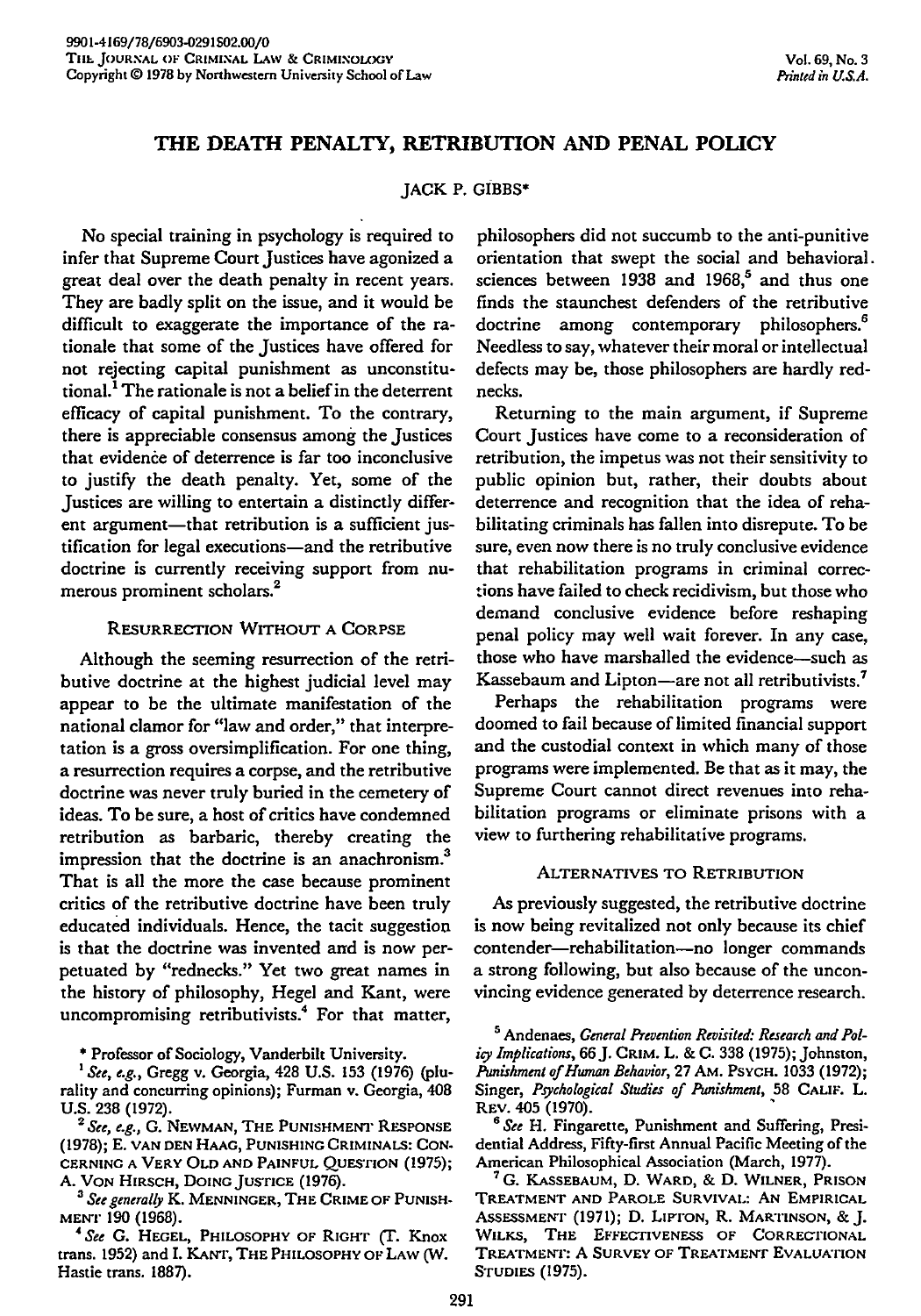The evidence concerning the deterrence efficacy of the death penalty is particularly unconvincing,<sup>8</sup> and hence it is largely by an elimination of contenders that retribution has come to be revitalized.<sup>9</sup> In that connection, human beings have not been imaginative when it comes to a rationale for penal policy. As already indicated, there are only three principal contending doctrines (retribution, deterrence and rehabilitation) and that limited number is conducive to a cyclical trend in penal policy.<sup>10</sup> The trend can be broken, not by an assessment of one of the principal contending doctrines, as when one sets out to refute the deterrence doctrine; but rather by the creation of new doctrines, or simply new strategies in crime prevention. The only candidates on the horizon are incapacitation and "behavior modification."

#### *Incapacitation*

It is most unlikely that Americans are willing to bear the cost of preventing crimes by incapacitating potential recidivists. Moreover, while car thieves cannot practice their craft in prison, all manner of crimes can and do occur in prison. Indeed, only execution incapacitates absolutely (regardless of the type of crime); but incapacitation is a dubious rationale for the death penalty, for there is no compelling evidence that the execution of all convicted murderers would reduce the murder rate appreciably. Indeed, the repetitive rate for murderers appears to be very low." Hence it could be that the murder rate would be reduced appreciably only by the prevention of first offenses. So, paradoxically, while the death penalty incapaci-

*"* See Zeizel, The Deterrent Effect of *the* Death Penalty: Facts *v. Faith,.* **1076** Stp. Cr. REV. **317.**

**'** Some scholars are evidently now willing to entertain retribution only because they view it as the "best of a bad lot." L. Wilkins, in A. **VON** HIRSCH, supra note 2, at **177-79.** is remarkably candid in expressing that rationale.

<sup>10</sup> Of course, one could add a fourth doctrine-social defense-but even after elaborate attempts to state the doctrine it remains a hodge-podge. *See* M. **ANCEL.,** SO-**CIAL. D.FENCE: A MODERN** APPROACH TO CRIMINAL PROBLEMS (1965). The social defense doctrine would be distinctive and coherent only if **it** were limited to the prevention of crime through incapacitation, but that is clearly not the case.

**"** *See,* e.g., Waldo, *The 'Crminality* Level' of Incarcerated Murderers and *Non-Murderers,* 61 J. CRIm. L.C. & P.S. 60 (1970). However, figures pertaining to the repetition of murder are limited to official statistics (re-arrest and reconviction) that do not clearly distinguish first-degree murder from criminal homicide in general. Hence, some doubts about the seemingly low repetitive rate for murder must **be** entertained.

tates absolutely, its effect on the crime rate *through incapacitation* may be inconsequential.

Nonetheless, considerable significance attaches to the fact that the death penalty is the only absolutely effective means of realizing incapacitation. Yet, with seemingly endless appeals of death penalty sentences, executions are perhaps even more costly than life imprisonment.<sup>12</sup> In any case, a penal policy based on incapacitation is bound to be incomplete, for it would pertain only to felonies. No one is likely to advocate the prevention of misdemeanors through incarceration or executions. Legislators and laymen simply do not perceive misdemeanors as serious offenses; and, if realists, they recognize that the incapacitation of misdemeanants would be extremely costly.

# Another strategy

An assessment of the other prospective strategy in crime prevention-behavior modification-is difficult because it is so new that an assessment cannot rise above speculation.<sup>13</sup> While the principles and techniques of operant conditioning or aversive conditioning are distinct from traditional rehabilitative programs in criminal corrections *(e.g.,* vocational training, counseling), essentially the same doubts as to feasibility can be raised.<sup>14</sup> Briefly, it is difficult to imagine an inexpensive but effective behavioral modification program. This is largely because behavioral modification programs are likely to require professional personnel, and most of the techniques require the "treatment" of one individual at a time rather than a mass application.

While the punitive quality of a custodial context may defeat rehabilitative efforts, that quality would not necessarily preclude a successful behavioral modification program, aversive conditioning

<sup>12</sup> The author has been unable to find a study of the relative monetary costs of "life imprisonment" and "execution"; therefore, the statement is based on a general observation by Justice Marshall in his concurrence in Furman v. Georgia, 408 U.S. at 357-58 (1972) (Marshall, J., concurring).

**<sup>13</sup>**It may well be that the effectiveness of behavioral modification programs in criminal corrections cannot be evaluated readily. In any case, there has been little progress in that direction since publication of U.S. DEP'T **OF** HEATI-H, **EDUCATrION** & WELFARE, **DEVEI.OPMENT AND LEGAL REGULATIONS** OF COERCIVE BEHAVIOR **MODIFICA'rON TECHNIQUES,** PUB. No. 73-9015 (1971).

**"'** Rehabilitation is often defined so broadly that "behavioral modification" is not different from rehabilitation. Rather, it is a relatively new direction in the way of rehabilitative techniques.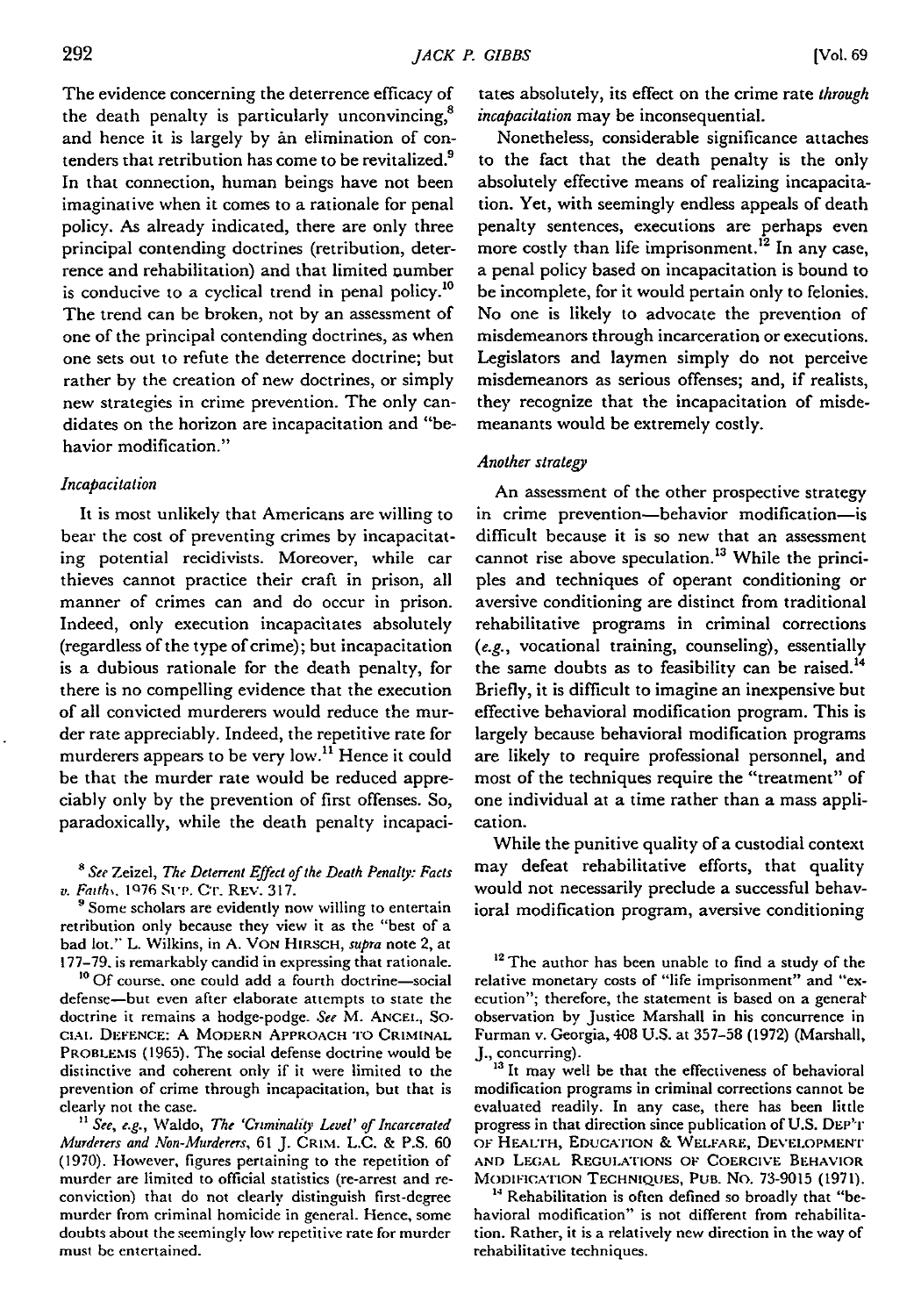in particular. However, there are doubts as to whether a conditioned response established in a custodial context will actually prevent crimes outside that context. To illustrate, confronting an incarcerated rapist with pictures of women who have been physically assaulted and shocking him would undoubtedly have some physiological or neurological consequence, but whether it would prevent his repetition of the crime on release is another matter. Indeed, even if no rapist recidivates after undergoing such "therapy," the same consequence might ensue from shocking alone, which is to say that it may be difficult to distinguish the effects of aversive conditioning from specific deterrence. In any case, as long as the public demands protection from convicted felons through incapacitation, no behavioral modification program is likely to be accepted as a substitute for custody.

The point takes on special significance in recognition of what is perhaps an exaggerated fearthat murderers will kill again if released from prison. So, even ignoring the constitutional and ethical issues raised by behavioral modification programs in criminal corrections,<sup>15</sup> it is most unlikely that any of those programs will be considered as an alternative to the death penalty.

# THE MERITS OF THE RETRIBUTIVE DOCTRINE

Only in the context of the foregoing issues and problems can one appreciate the merits of the retributive doctrine and see the reason for its "staying power." For one thing, whereas a custodial context may thwart efforts at rehabilitation or render behavioral modification ineffective, incarceration can be construed as the "just desert" for the violation of any criminal law and, hence, entirely consistent with the retributive doctrine. The general point is that the question of effectiveness haunts all penal doctrines except the retributive. If the business of criminal justice is to punish the guilty because, and only because, they deserve it, jurists or legislators need not be concerned with problematical consequences of punishment.

Whereas the death penalty is the very contradiction of rehabilitation and behavioral modification, there is ample room for it in the doctrine of retribution. Like it or not, no one is truly startled **by** the argument that some crimes are so abominable that the perpetrator deserves death. The incapaci-

tation realized through the death penalty serves no purpose if the deceased would not have repeated the crime, but that poses no problem for the retributive doctrine, according to which any legal punishment should be an end in itself.

Finally, given the emphasis in the retributive doctrine on prosecuting individuals charged with a crime as "morally responsible beings," retributivists need not be ambivalent when it comes to granting the relevance of insanity pleas, an issue that is likely to be intensified by the reintroduction of the death penalty. The doctrine even provides a firm basis for an unequivocal return to the classical legal criterion of insanity. If the defendant knew what he or she was doing in committing the act, and knew it was wrong, the defendant was sane on committing the act. That criterion can be applied only through inferences, but it is hardly more difficult to discern than judging whether or not an individual acted in the grips of an irresistible impulse or a mental disease. Indeed, the retributive doctrine offers a distinct alternative to those who are weary and wary of "psychiatric justice."

The retributive doctrine is not haunted by these problems as much as contending doctrines largely because it is not *utilitarian.* Since its goal is "doing justice" rather than the prevention of crimes, it makes no instrumental claims. Perhaps most important of all, in comparison with contenders, the retributive doctrine is the least conducive to the subversion of accepted principles of justice. In particular, the deterrence doctrine could encourage the punishment of the innocent because, with a view of promoting *general* deterrence, it is the publication of punishments and not the guilt of those punished that is essential. That criticism of the deterrence doctrine is not thwarted by the utilitarians' reply that an innocent person cannot be *legally* punished. The reply is a play on words, and it would be a cruel joke for anyone who sits on death row because of a judicial error. In any case, the deterrence doctrine does not preclude the execution of hostages to secure compliance with military law in an occupied country, vicarious punishments (as when the relatives of the alleged perpetrator of a criminal act are executed), or false publicity of punishments (to further general deterrence).

The alleged dangers of a rehabilitative penal policy are more difficult to describe, largely because critics have introduced such a diverse range of issues. Nonetheless, the criticisms reduce to two major arguments: first, that advocates of rehabilitation call for a great deal of discretion both in sentencing and selecting "treatment modes" for

*<sup>1</sup> <sup>5</sup> See* **N.** KrrrRIE, **THE RIGHT TO BE DIFFERENT** (1971); **J.** MrrFORD, KIND **AND USUAL PUNISHMENT** (1973); J. MURPHY, PUNISHMENT AND REHABILITATION (1973).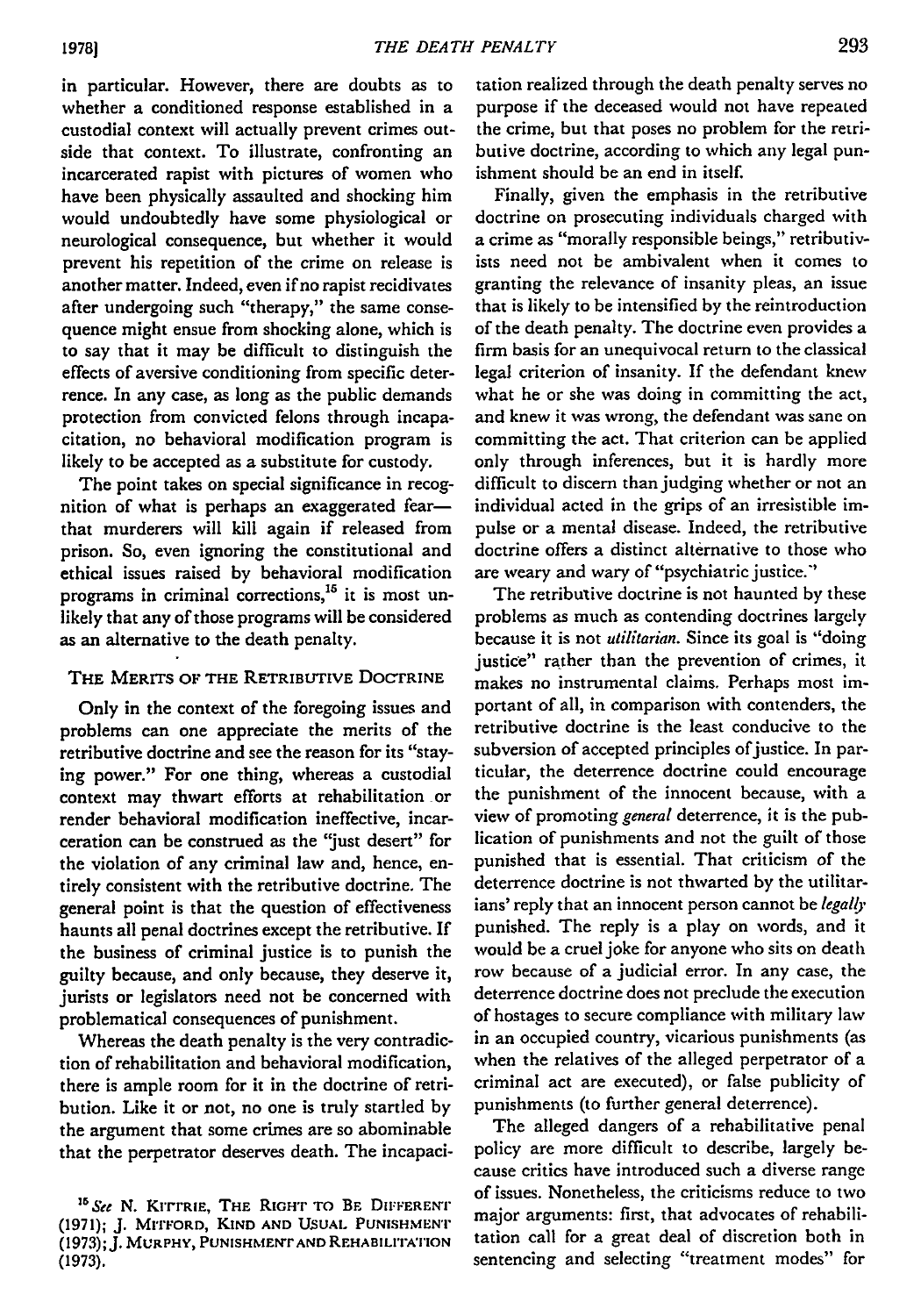offenders; and, second, that such discretion is inherently dangerous. The debate hinges largely on the second argument. That is the case because the warrant for discretion-that it is benign and exercised only to realize socially useful ends-is disputable. Indeed, so the criticism goes, there are conceivable means to rehabilitation, such as psychosurgery,16 that cannot be justified **by** appealing to social ends.<sup>17</sup>

Unlike advocates of rehabilitation, retributivists are under no burden to demonstrate that a retributive reaction to crime is benign. No less important, since the means-ends distinction is minimized in the retributive doctrine, retributivists are less open to the charge of allowing the ends to justify the means.

# QUESTIONS LEFT UNANSWERED BY THE RETRIBUTIVE DOCTRINE

In assessing the retributive rationale for the death penalty, Justice Marshall rejected in *Furman* the argument that "retribution for its own sake" is a defensible principle.<sup>18</sup> Justice Marshall has, however, committed himself to a questionable strategy in seeking to refute the retributive doctrine. As suggested previously, the principle merit of the retributive doctrine is that it makes no utilitarian claims; accordingly, Justice Marshall's tacit demand for a utilitarian rationale is contrary to the retributive doctrine, and the demand does not strike at the central defect of the doctrine. That defect can be described succinctly. The doctrine leaves so many questions about legal punishments unanswered that it cannot serve as a basis for a penal policy.

# *What is retribution?*

Although an army of distinguished scholars has written about the retributive doctrine, explicit and ostensibly complete definitions of retribution are simply alien to the literature. What appear to be definitions have a curious metaphysical quality about them. Consider, for example, Ernest van den Haag's statement: "Retribution is to restore an objective order rather than to satisfy a subjective craving for revenge."19 The statement has only one merit. It emphasizes the point that a retributive

punishment is not private or otherwise uncontrolled vengeance; rather it is punishment prescribed and administered in accordance with law, which is to say a legal punishment. The importance of that point could not be exaggerated, though it is seemingly lost on critics of retribution, who dismiss the doctrine as a barbaric cry for vengeance. Nonetheless, van den Haag's statement scarcely speaks to this question: Of all punishments prescribed and administered in accordance with law, what distinguishes retributive punishments? Surely van den Haag does not presume that all legal punishments are retributive or more broadly, that all punitive penal policies are necessarily retributive; $20$  but, just as surely, he does not answer the question by offering an explicit, ostensibly complete definition. Following tradition, his conceptualization of retribution is vague and discursive; and in an even more recent defense of the retributive doctrine, Newman also follows that tradition.<sup>21</sup>

Thus, critics of the retributive doctrine have no choice but to formulate their own definition of retribution, and in this case it is: The legal punishment of an individual, with the punishment prescribed **by** law solely for the reason that those on whom it is to be inflicted deserve it. This definition touches on some considerations that should be made explicit. The foremost consideration is that while retributivists rightly emphasize the necessity for punishments to be prescribed and administered in accordance with law, that emphasis does not truly distinguish them from advocates of other doctrines. Specifically, granted that in attempting to further deterrence legal officials may be prone to employ "illegal" practices, the deterrence doctrine in itself is not a rejection of principles of legality. Hence, the distinctive character of the retributive doctrine reduces to the statement that criminals should be legally punished only because they deserve it. That statement does not distort the retributive doctrine, $^{22}$  but it does suggest the doc-

**20 That** is all the more the case since van den Haag argues for a penal policy based on both the retributive doctrine and the deterrence doctrine. For that reason alone, a careful and systematic conceptualization of retribution is needed to distinguish it from deterrence. **21 G. NEWMAN,** *supra* note 2. The conceptual problem

is manifested in Von Hirsch's abandonment of the term "retribution," even though making what appears to be the conventional arguments for a retributive penal policy (at least as regards incarceration), **A. VON** HIRSCH, *supra* note 2, at 45.

**<sup>16</sup>** *See* Shapiro, *Legislating the Control of Behavior Control: Autonomy and the Coercive Use of Organic Therapies,* 47 **S. CALIF.** L. REV. 237 (1974).

**<sup>17</sup>** *See generally* **J.** RAWLS, A THEORY OF JUSICE 3-4 (1971).

**<sup>18</sup>** 408 U.S. at 342-45 (1972) (Marshall,J., concurring).

**<sup>19</sup> E. VAN DEN HAAG,** supra note 2, at **11.**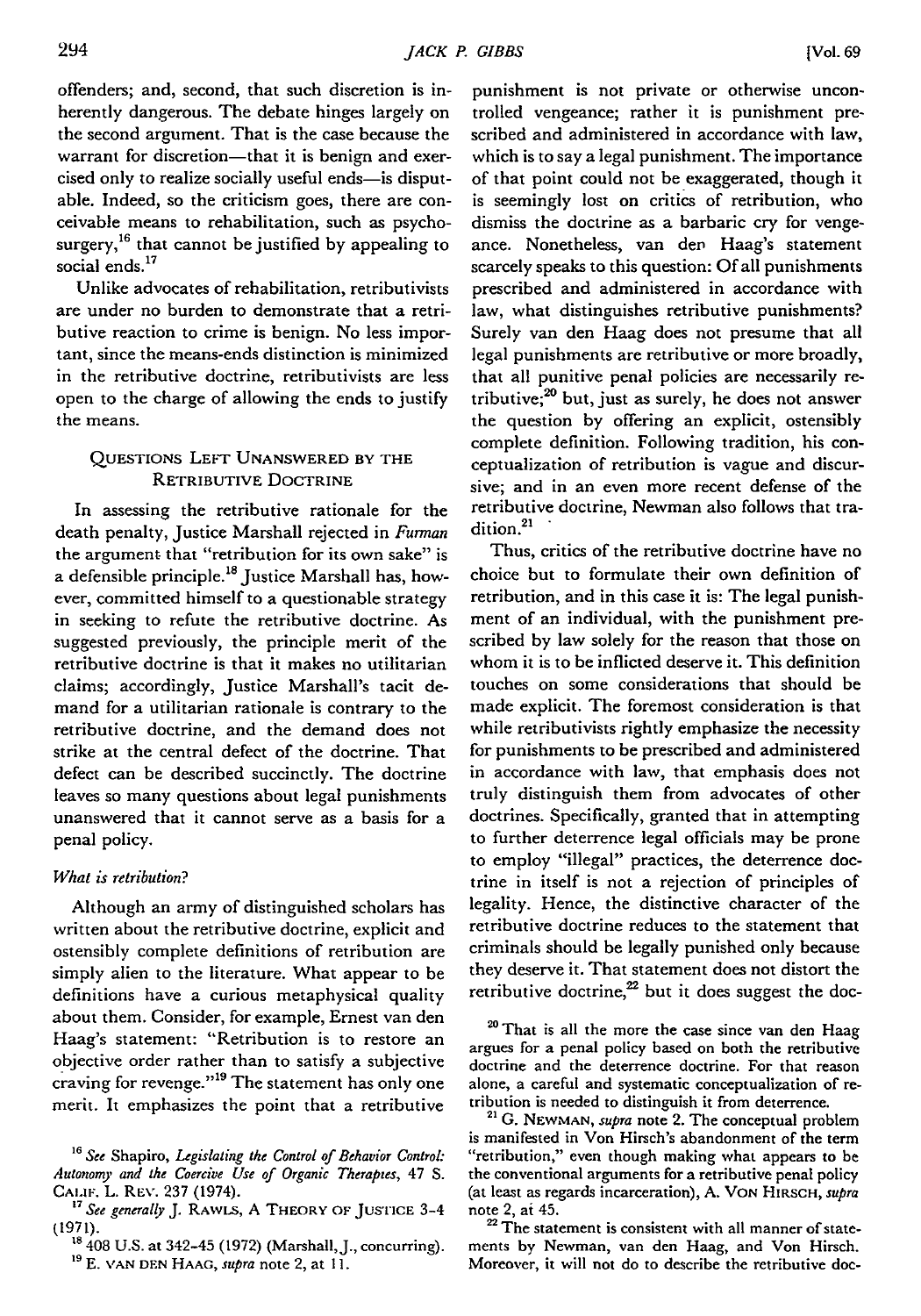trine's fundamental shortcoming. Briefly, once a retributivist has made that statement, he or she really has nothing more to say. While brevity is all too rare in the history of ideas, the brevity of the retributivists' argument precludes answers to questions that must be answered if a complete penal policy is to be realized.

# *What is the appropriate punishment for a given type of crime?*

Assuming that criminals should be punished because they deserve it (and perhaps for that reason alone), the retributive doctrine does not specify the appropriate punishment for all types of crime. It would be grossly unrealistic to demand such specificity from any penal doctrine. However, a doctrine is not a complete basis for a punitive penal policy unless it at least *implies* an answer to this question: For the type of crime under consideration, what is the appropriate punishment? Unless one is willing to accept "whatever is a just desert," the retributive doctrine implies no answer.

This point takes on special significance in considering the apparent willingness of American jurists to accept retribution as a sufficient justification for the death penalty. They should be confronted with the question: What are the premises of the retributive doctrine and rules of logic by which those premises imply that execution is the appropriate punishment for first-degree murder? The conventional response of the retributivists*lex talionis-is* far less compelling than it appears. Executing a convicted murderer may appear to be entirely consistent with the principle of an-eye-foran-eye, but *lex talionis* is not really a premise in the retributive doctrine because the doctrine is not limited to murder. When an attempt is made to apply the *lex talionis* principle to the range of crimes in Anglo-American jurisdictions, the limitations of the principle becomes obvious. Any doubts as to those limitations should be resolved by contemplating what punishment would suit treason, smoking marijuana, speeding, and homosexual acts. Contemporary retributivists come no closer to a defensible answer than did Kant, who recognized

the problem but offered no more in the way of a solution than his illustrations of castration for rape and pederasty and "expulsion from civil society" for bestiality.<sup>23</sup> The illustration itself is puzzling, and it surely does not give rise to a general principle. So *lex talionis* is little more than an *ad hoc* justification of the death penalty.<sup>24</sup>

Contemporary retributivists are prone to admit that the retributive doctrine does not speak effectively to the question of "appropriate punishments."<sup>25</sup> Ernest van den Haag, for example, goes so far as to point out that even Hegel was at a loss to provide an answer.<sup>26</sup> Such candor is admirable, but it admits far too much. Indeed, once penal policy abandons the rehabilitative ideal, nothing, other than legality itself, is more important than criteria to determine appropriate punishments for particular crimes.

# *Seriousness of crimes*

While contemporary retributivists understandably avoid pretending that their doctrine identifies appropriate punishments for particular crimes, they have set forth principles for such identification. The most common principle is that the punishment should be such that the pain or suffering inflicted by it is in keeping with the gravity of the offense.<sup>27</sup> The key term, gravity, is troublesome because retributivists persist in using it as though" it denotes some objective, obvious property of a crime. Even so, the present wording of the principle is surely less ambiguous than other phrases that retributivists commonly employ, such as making the punishment "fit the crime" or "resemble the offenses both in quality and quantity."<sup>28</sup> A far more empirically applicable criterion reduces to the formula that the severity of legal punishment

<sup>23</sup> I. KANT, THE PHILOSPHY OF LAW 243-44 (W. Hastie trans. 1887). Contemporary retributivists evidently have abandoned such attempts to make the punishment "fit the crime." For example, van den Haag makes reference to *lex talionis* but only to say: "Punishments **dc** not and cannot match in kind the crime for which they are inflicted." E. VAN DEN HAAG, *supra* note 2, at 193.<br><sup>24</sup> At the same time, however, it is difficult to imagine

any version of the retributive doctrine that would be an effective argument against the death penalty. The point is that capital punishment will be a major issue as long as the retributive doctrine commands a following. By contrast, it is conceivable that advocates of the deterrence doctrine will be driven to abandoning the death penalty in the face of evidence that its application is most uncertain.<br> $^{25}$  See note 2 supra.

trine as incorporating ajustification of legal punishment beyond "dessert." To be sure, retributivists are preoccupied with attempting to explain why "criminals should be punished because they deserve it;" but as Fingarette's survey clearly shows (H. Fingarette, *supra* note **6),** retributivists have offered all manner of justifications. Hence, there is no indisputable basis for stating the doctrine **;-i** such a way that it comprises a particular justificatior. of punishment beyond the notion of dessert.

*<sup>2</sup> See* note 2 *supra.* <sup>2</sup> 6 E. **VAN DEN HAAG,** *supra* note **2,** at 194.

**<sup>27</sup>** See note 2 *supra.*

**<sup>2</sup>** G. **NEWMAN,** *supra* note 2, at 198.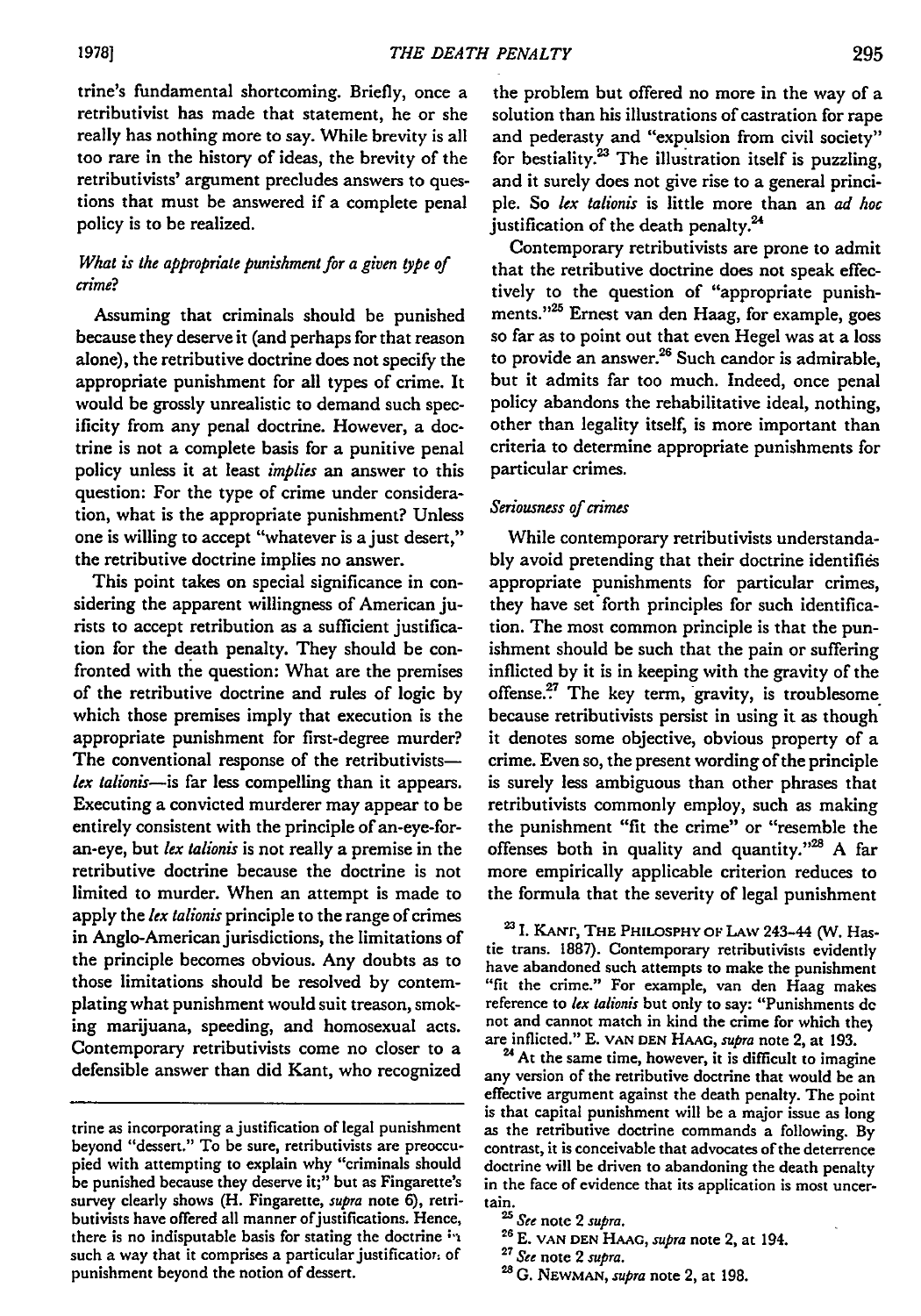**J\ ol. b9**

for a crime should be proportionate to the seriousness of the crime. However, the term "seriousness" suggests (erroneously) an objective property of a crime, and hence it would perhaps be better to speak of the "extent of social (public) disapproval of the crime." Yet, "seriousness" appears to be more conventional, and an appeal to public opinion poses an horrendous problem for anyone, retributivist or otherwise, who is genuinely concerned with legality.

Needless to say, the foregoing gives rise to a question of how the seriousness of a crime is to be judged. One answer hinges on the assumption that legislators, jurists, or scientists can somehow make such judgments by objective criteria. It is true that crimes can be distinguished in terms of at least some typologies. Thus, no one is likely to deny that agreement can be realized as to whether a particular crime resulted in or involved **(1)** a physical injury to a victim, (2) loss of money or property by a victim, or (3) deception. Yet it would be difficult to extend that list, and without extension it would be impossible to distinguish among various types of crimes, especially among crimes without victims. It is doubtful that purely qualitative distinctions would suffice, but quantitative distinctions, such as the extent of physical injury or mental anguish, are difficult to judge. In any case, the whole enterprise of assessing the seriousness of crimes is a study in quantitative distinctions, for it is inconceivable that all relevant features of a crime *(e.g.,* those having to do with harm and culpability) can be assigned the same "weight." These difficulties are compounded by recognition that the assessment of particular crimes and the assessment of *types* of crimes cannot be equated. In either case, the ultimate problem is the inevitability of subjectivity. Even if jurists, legislators, or criminologists should realize absolute agreement in their assessments of the seriousness of crimes (particular instances and/ or types), they will have nonetheless surely ignored several properties and given more weight to some properties than others. Hence there is a crucial question: Whose standards are decisive in assessing seriousness? The question is all the more important because there is scarcely a basis for assuming no divergence in the criteria ofjurists, legislators. criminologists, laymen, and particular divisions of the lay public *(e.g.,* blacks and whites in the United States).29 If there is substantial divergence, then the

political implications of criminal law are accentuated all the m'ore. Far from speaking to the issue, statements of the retributive doctrine commonly create the impression that criminal law is somehow apolitical. To be sure, retributivists are sophisticated people, and hence their writing commonly bristles with references to Plato, Hobbes, Rousseau, and Locke. Their recognition of the political character of criminal law, however, stops short of mundane considerations. One such consideration is that time and again American legislatures have created capital crimes without the presence of one representative of a large black population, which is all the more significant since blacks are overrepresented on death row.

# *The severity of punishments*

Even if the seriousness of crimes could bejudged in terms of objective criteria, and even if there were consensus as to the relevance and appropriate weight of each such criteria, it is pointless to assume that the *severiy* of legal punishments can bejudged objectively. For example, while the presumptive severity (magnitude) of ten years of imprisonment is twice that of five years, there is no basis for assuming that the public perceives relative severity in terms of such ratios.

When it comes to what are qualitatively different punishments, presumptive severity is truly a meaningless notion. That is especially obvious when neither of two types of punishment can be described in terms of any metric. Such is the case in contemplating execution and life imprisonment, the two principal contenders in the case of what have been capital crimes in the past.

## *Public opinion*

The only solution of the foregoing problems is to accept the idea that the seriousness of crimes and the severity of punishments can be judged only subjectively in terms of *perceived* seriousness and *perceived* severity. That idea is all the more feasible since during recent years there has been considerable progress in the social and behavioral sciences toward perfection of techniques for the numerical expression of perceived magnitudes.

Yet retributivists have not seen fit to restate their doctrine in terms of perceived severity and per-

<sup>&</sup>lt;sup>29</sup> The argument may appear to be inconsistent with reports of substantial agreement among various divisions of the United States population in the assignment of "seriousness" values to types of criminal or delinquent acts. *See generally Symposium on the Aeasurenent of Dehm-*

*quenc',* 66J. CR **IM.** L. & **C.** 173 (1975). However, the fact that two individuals assign the same value to a particular type of criminal or delinquent act is not proof that they employ the same criteria in judging seriousness. For that matter, the substantial agreement reported is *proportionate* agreement *(i.e.,* correlation) and not anything approaching identical values *(i.e.,* absolute agreement).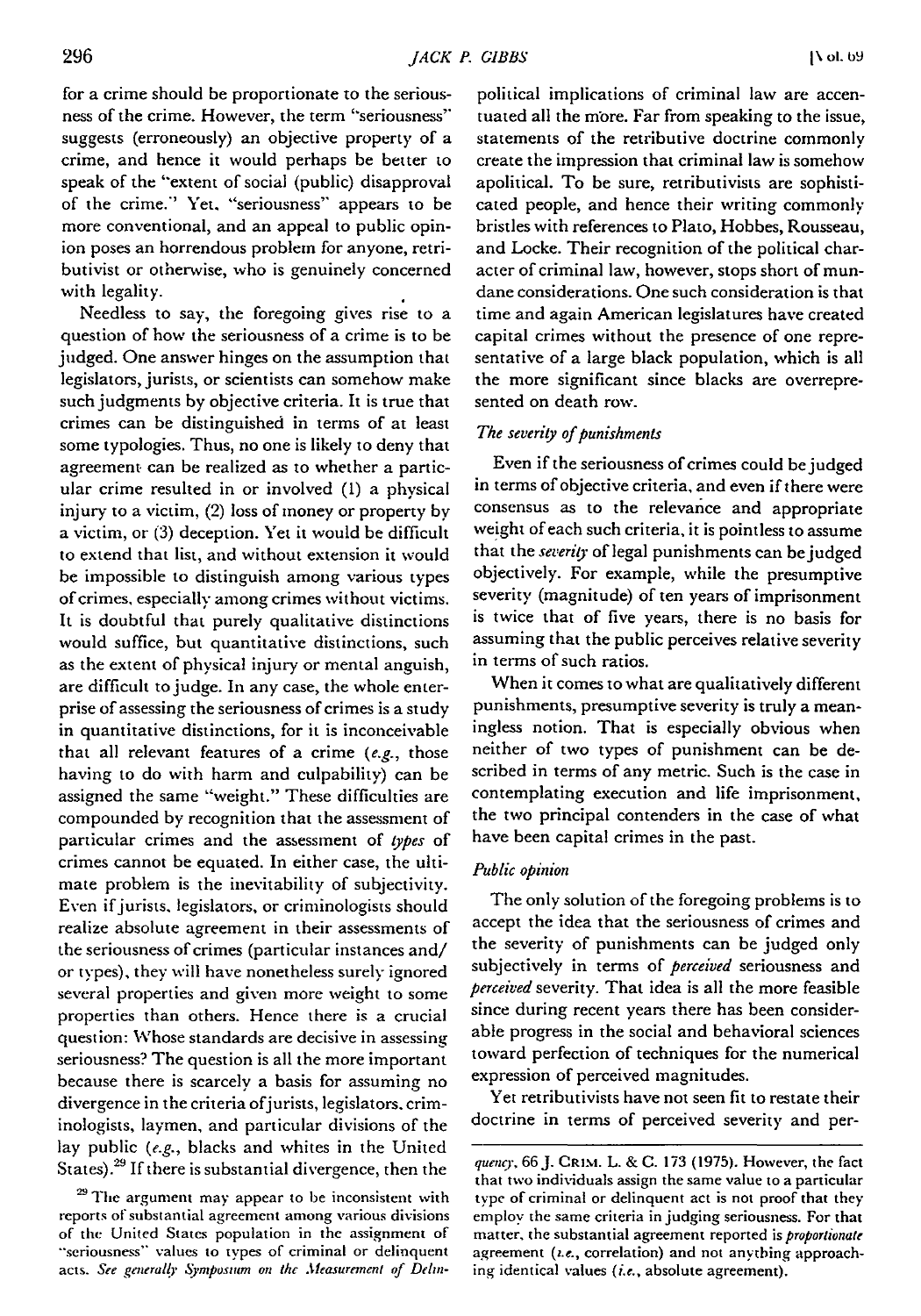ceived seriousness. As a case in point, van den Haag is aware of recent attempts to express the seriousness of crimes by reference to the judgment of members of the public, but he seems to reject that procedure.<sup>30</sup> Yet, he does not propose an alternative *procedure,* nor does he acknowledge that identifying the appropriate punishment for a type of crime in accordance with some formula would require not only a perceived seriousness value for the crime, but also a perceived severity value for each of various types of punishments.

Most importantly, even if all such perceptual values are absolutely precise, there is no obvious basis for *deducing* the appropriate perceived severity value of the punishment from the perceived seri- ousness value. To illustrate, a sample of Tucson residents were asked a question something like this: "If **100** represents how much you disapprove of petty theft, what number would you give to represent your disapproval of first-degree murder?"31 The median value of the responses is 1,000. Then another sample of Tucson residents were asked a question something like this: "If 100 represents the severity of one year in the county jail, what number would you give to represent the severity of the death penalty?" The median of the responses is 10,000. Hence, by what rules of logic can one deduce from these findings that the death penalty is the appropriate punishment for first-degree murder? Nothing is gained by arguing that the value for murder and the value for the death penalty are not comparable. Even so, that argument only gives rise to a difficult problem of how perceived seriousness values and perceived severity values may be made comparable and hence potentially equatable. Advocates of the retributive doctrine simply do not speak to such problems; but, until they do, no particular implications follow from what appears to be a retributive principle-that the severity of the punishment should be proportionate to the seriousness of the crime.

The only obvious alternative to a purely legislative determination of legal punishments on an *ad hoc* basis is to solicit public opinion of the appropriate punishment for a particular crime. Protag-

**31** This research was conducted **by** Maynard Erickson, Jack Gibbs and Gary Jensen. Space limitations preclude a description of the procedure and the sample.

onists in the debate over the death penalty have appealed to public opinion polls on the subject, but the findings of those polls have proven to be most controversial. For one thing, the exact wording of an attitudinal question about capital punishment is crucial, but it is by no means obvious what that wording should be. Surely one can doubt the significance of any response, be it affirmative or negative, to such a question as: "Do you favor the death penalty?" The question does not stipulate any particular type of crime, and even that stipulation would not insure an *informed opinion* **on** the part of respondents, not even as to prospective instances of the designated type of crime. $32$  For example, if the type of crime is designated as firstdegree murder, should the respondents be informed as to whether or not that type encompasses euthanasia, infanticide, and felony murders? Clarification of such legal terminology would surely influence the percentage of respondents who endorse the death penalty. The same is true when it comes to information on the administration of the death penalty *(e.g.,* the certainty of its application) or the identity of the perpetrator and the victim *(e.g.,* age, sex).

The problem in assessing public support of the death penalty is not purely technical. This is because the *legal* relevance of public opinion about criminal sanctions is disputable, and the retributive doctrine offers nothing whatever to resolve that dispute. The major term in that doctrine, "just desert," suggests that criminals should not be punished capriciously. Yet the retributivists fail to stipulate who is to determine the just desert for a particular type of crime, and there are all manner of reasons for not appealing to public opinion, as it would give rise to some horrendous issues.

Most obvious among these issues is the improbability of consensus in public opinion as to the appropriate punishment for any type of crime. Thus, defenders of the death penalty have tried to make much of the fact that over receqt years the majority of respondents in American public opinion polls have endorsed the death penalty. However, the majority commonly has been far less than two-thirds, $3^3$  and opponents of the death penalty

<sup>32</sup> For a treatment of the importance of the "informed opinion argument," see Sarat **&** Vidmar, *Public Opinion,* The Death Penalty, and The Eighth Amendment: Testing the *Marshall* Hypothesis in H. **BEDAU** & **C.** PIERCE, CAPITAL. PUNiSHMENT **IN THE UNITED** STATES **190 (1976).**

<sup>33</sup> Erskine, *The Polls: Capital Punishment* 34 PUB. OPIN-**ION Q.** 290 (1970): Vidmar & Ellsworth, *Pubhc Opinion and the Death Penalty* in H. BEDAC & C. PIERCE, supra note .32, at 125.

**<sup>0</sup>** E. **VAN DEN HAAG,** supra note 2, at 192-93. **By** contrast, Von Hirsch evidently accepts the idea of equating the seriousness of crimes and the severity of penalties in accordance with some formula; but he says nothing specific as to how seriousness values are to be computed, and also as to how the two kinds of values are to **be** equated. Newman largely ignores the problem.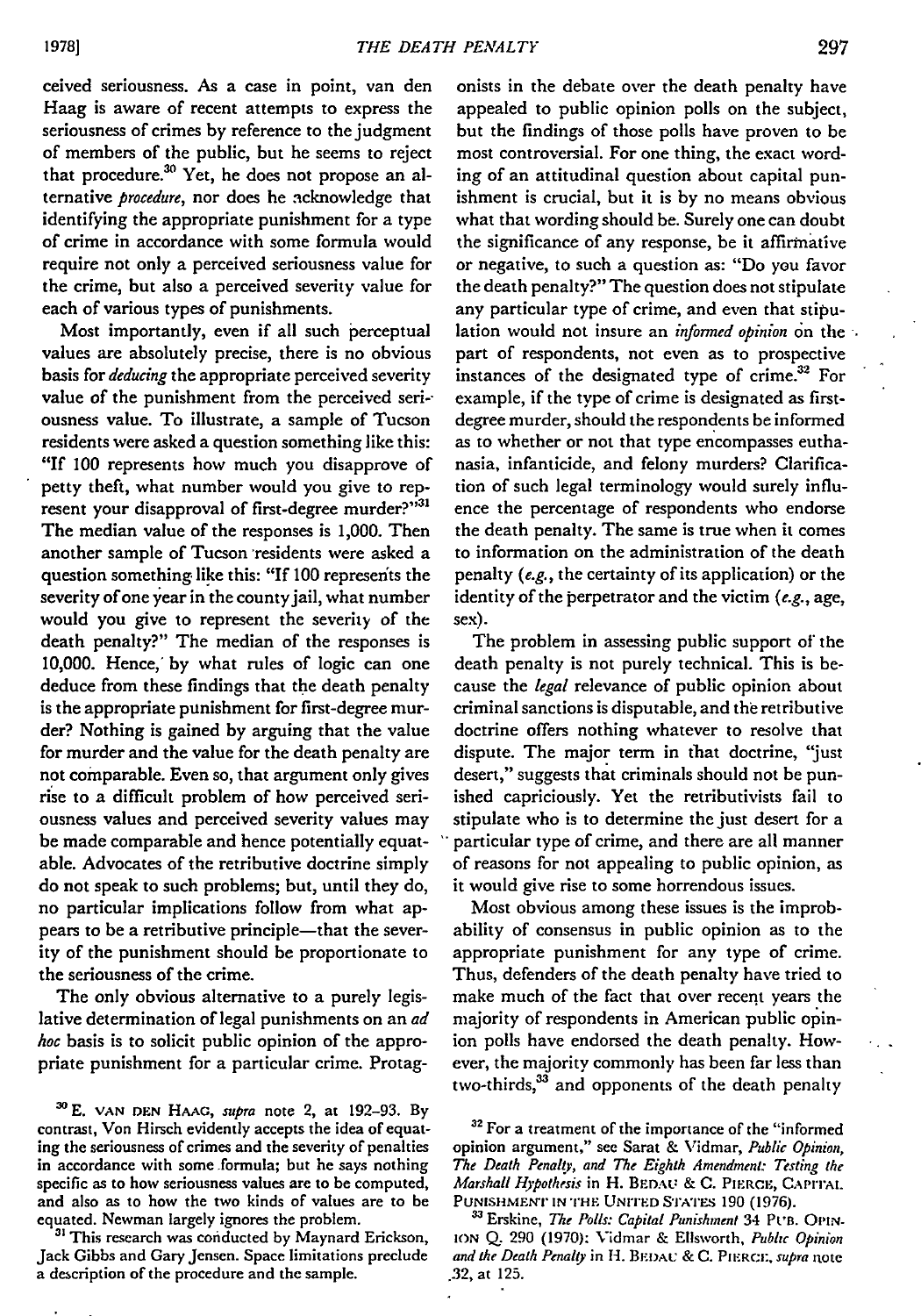could argue that capital punishment is not justified unless it is acceptable to the overwhelming majority. Indeed, a stringent criterion of "overwhelming" support has an advantage that is seldom recognized in that it promotes confidence that informed individuals do not oppose executions.

Determination of *effective* consensus is not the only issue. Additionally, one must confront the distinction between "structural" consensus and "individual" consensus. That distinction can be illustrated by considering the outcome of an opinion poll in which, say, seventy-five percent of the respondents voiced support of the death penalty. Now suppose that the percentage of those endorsing the death penalty varies enormously from one ethnic, racial, or occupational division of the population to the next, with overwhelming opposition to the death penalty voiced in some of those divisions. Surely such *structural dissensus* cannot be dismissed as irrelevant, but just as surely there is no accepted principle that would resolve the issue. Moreover, the possibility of individual consensus but structural dissensus is not just a theoretical possibility. Public opinion polls in the United States clearly indicate much more support for the death penalty in some social divisions of the population than in others, and the contrasts along racial lines are quite large.<sup>34</sup>

The most controversial issue has to do with the proper functions of criminal law. A host of distinguished figures in the history of legal philosophy have argued that one essential function is protection of those accused of a crime from the uncontrolled passions of the public for vengeance. Ordinarily, one thinks of those passions as prompting the citizenry to "take the law into their own hands," but allowing public opinion to dictate statutory penalties or judicial rulings is not an altogether different matter. If nothing else, there is ample evidence that statutory penalties would have to be altered frequently to be consistent with trends in public opinion. Figures from opinion polls concerning the death penalty suggest considerable short-run fluctuation in that support, $35$  and no accepted principle of legality can be reconciled with the prospects of allowing the fate of a convicted murderer to be determined by the impact of the most recent opinion poll. The point is not that the retributive doctrine calls for "justice through public opinion polls". Rather, retributivists side-

<sup>34</sup>*id.* **35** *Id.* step the issue by leaving "just desert" as an essentially metaphysical notion.

## *Discretion*

In American jurisdictions there is a definite trend toward the reduction of discretion in all stages of the enforcement of criminal law, and that trend is conspicuous in recent opinions of the United States Supreme Court on the death penalty.<sup>36</sup> The rulings of the Court are clearly in the direction of rejecting absolutely mandatory death sentences but at the same time imposing rigorous controls on procedures in sentencing and precluding unlimited discretion. What the Court appears to be calling for is something akin to the statutory recognition of mitigating and aggravating circumstances. There is no doubt that some relevant circumstances can be described in objective terms *(e.g.,* whether the murder victim was a prison guard acting in the line of duty); hence, a statutory designation of them may be feasible. However, the kinds of circumstances that courts will accept as reasonable and justifiable remain to be seen, and the retributive doctrine scarcely speaks to the question. For that matter, insofar as advocates of the doctrine speak to the issue of discretion at all, they appear badly divided.<sup>37</sup>

The dissensus among retributivists with regard to discretion is puzzling, because once it is accepted that the severity of punishment should be proportionate to the seriousness of the offense, there is nothing that precludes considerable discretion by a judge or jury in sentencing. To be sure, the statutory prescription of a mandatory, definite sentence may appear to insure equity in punishment and hence be more consistent with the retributive doctrine. Yet, statutory penalties are prescribed for particular types of crimes *(e.g.,* first-degree murder, aggravated assault, burglary), and it would be ludicrous to assume that all instances of any type of crime are equally serious or heinous. Hence, if

**<sup>36</sup>**Gregg v. Georgia, 428 U.S. 153 (1976); Proffitt v. Florida, 428 U.S. 242 (1976); Jurek v. Texas, 428 U.S. 262 (1976); Woodson v. North Carolina, 428 U.S. **280** (1976); Roberts v. Louisiana, 428 U.S. 325 (1976); Furman v. Georgia, 408 U.S. 238 (1972).

**<sup>37</sup>**Some contemporary retributivists, e.g. G. **NEWMAN,** *supra* note 2, at 200, admit the dissensus on the subject of discretion. However, the dissensus among contemporary retributivists is not limited to discretion in sentencing; they also differ *(inter alia)* as to whether the statutory penalty for a type of crime should be less severe on a first conviction. *Compare* G. **NEWMAN** *and* A. **VON** HIRSCH, *supra* note 2.